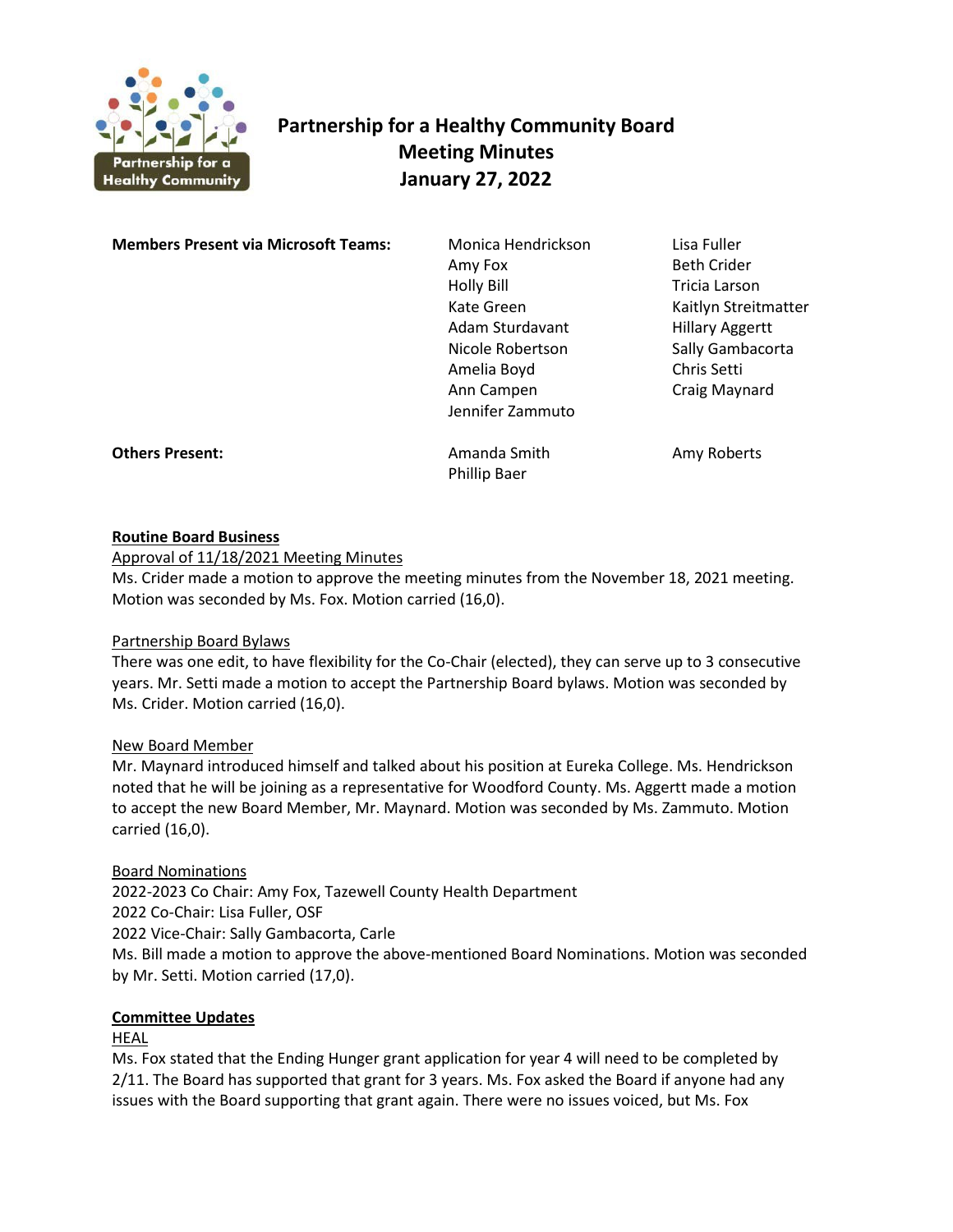encouraged those that do have any issues to contact her or Ms. Gambacorta privately.

## Cancer

Ms. Robertson noted that they just finished creating a report with IDPH based off of workshops to get feedback on barriers to increase HPV vaccination rates. Many stakeholders had attended the workshops. The report is coming out and there are seven outcomes. There is a lot of great data in the report and is usable and they want every organization working within that space to use that document and see how they fit into it.

Ms. Robertson also stated that they just submitted a CDC grant for leadership of the state comprehensive cancer plan. They are working to build on the partnerships at a regional and state level. A portion of their proposal is to build off of the echo models that UIC Cancer Society currently uses. They are working to develop an integrated curriculum for med students and have the support of the hospitals. The funding begins June 30<sup>th</sup> and they are hoping to hear more in the spring. Only one award is being granted per state.

## **Introduction**

**a. Name, Agency, other Boards, etc.: This past year, how has your agency moved equity conversations and what lessons have you learned?**

Hillary Aggertt, Woodford County Health Dept: They have been trying to identify any migrant workers that come in and out of the county for health equity. They are looking at access to care & mental health services. They have a large elderly population and are trying to coordinate with other entities in the county to better understand what those needs are. She is hoping they will get some data baselines to move that forward.

Holly Bill, Hult Center for Healthy Living: They have so many programs and services and impact a lot of young people throughout the community. They try to look at the teachers and those they are teaching with an equity lens, which means training. They promote equity, especially LGBTQ, they wear safe zone pins.

Amelia Boyd, UnityPoint Health: They started at the Board level, had a diversity and equity inclusion where they took their equity data and put it together with the outcomes data with the hospital. They took that compiled data to create a group of inclusion and took it to the clinics with the providers so they can talk about language. They have a committee of diversity equity inclusion and take that into account when bringing on new Board members.

Ann Campen, UnityPlace: Adding on from Ms. Boyd, they also created a statement that they read at leadership meetings and other opportunities as a reminder their focus on diversity, equity, & inclusion.

Beth Crider, Peoria Regional Office of Education: By being present on a committee like this, she is responsible for the academics of a student, but you cannot address the academics unless you look at the whole child. They have a whole child approach that rolled out last year and is being used with the principals in the Peoria County schools and what does it need to address the needs of the child. Everything goes through the multi-tear system of support.

Amy Fox, Tazewell County Health Dept: They start internally and have been doing a scan of their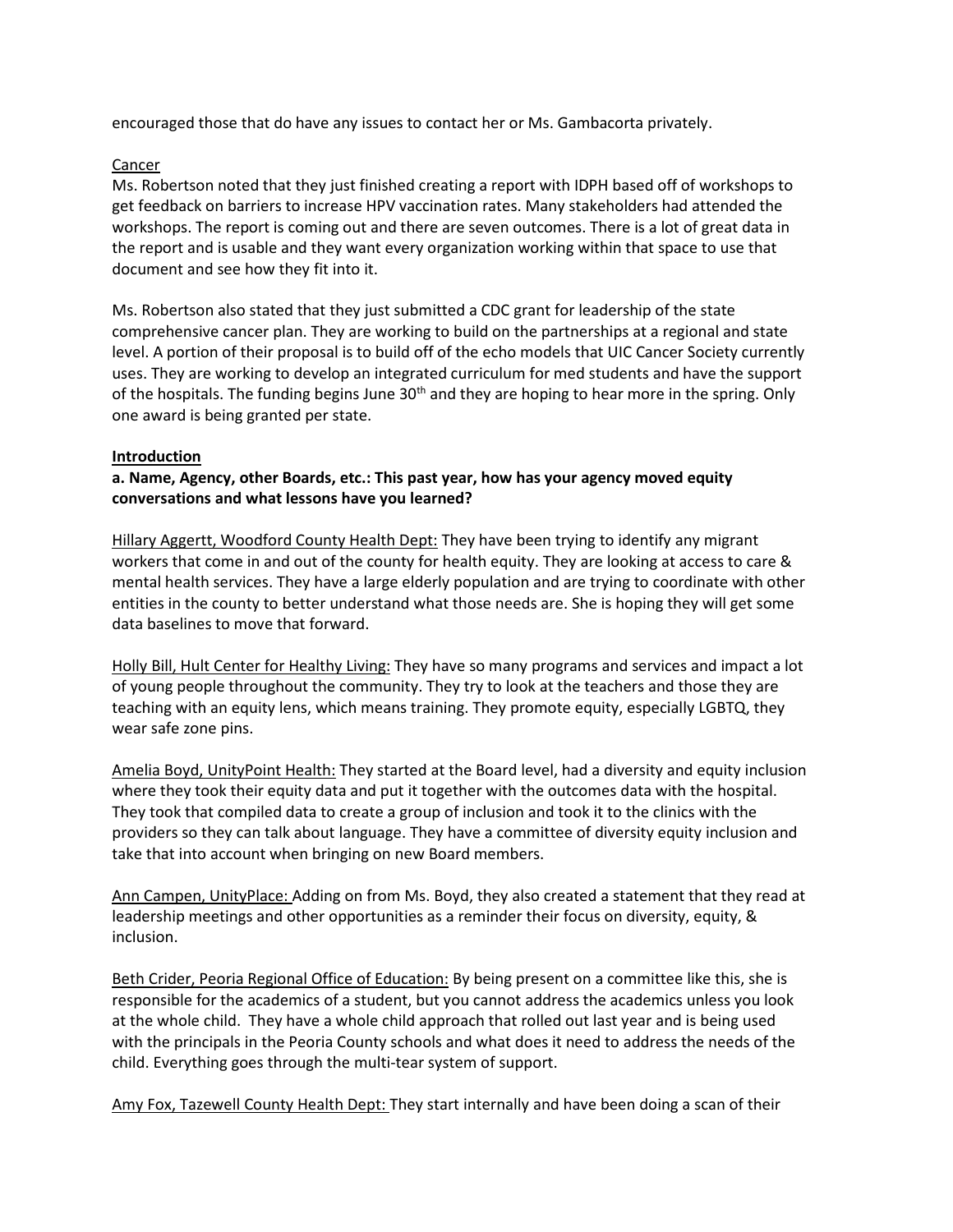program materials, content, and what they put out in the community. They will be doing safe zone training for all of their managers. They are being strategic about where to provide COVID resources in the community. They are also doing targeting programming to look at social determinants and where is more of a hot zone than others.

Lisa Fuller, OSF Saint Francis: They have been doing a lot of work in that area for a long time. There is some additional focus that is part of their strategic plan of how to perform and build a workforce of the future, looking at diversity and inclusion and how they can do a better job with that. The intention to look inward and find opportunities and take action on them is appropriate.

Amanda Smith, Data Team Chair: The role from the Data Team is to bring that information of equity and diversity to help bridge gaps with populations that are really needing help and finding areas to focus on.

Sally Gambacorta, Carle Eureka Hospital: They have several equity efforts, some internal. Last year a diversity, equity, & inclusion steering committee was started that Ms. Gambacorta serves on. From that, about 6 months ago, they now have a department dedicated to diversity, equity, & inclusion with a direction and a staff person. They have also moved forward on gender inclusive care initiative with changes in Epic and a 6-month provider education series. Looking at images used in marketing. There has been a health equity simulation pilot. They have an emerging leaders' program. Carle is taking the steps to apply for the human rights campaign healthcare quality index (LGBTQ+ care focused).

Kate Green, Continuum of Care: Their mission is to prevent homelessness in the area and have taken effort to start equity across their network. The governing board adopted a statement on equity, and they have integrated equity in their programming and funding decisions. They are digging into the data that they have to understand outputs and outcomes and how they can address those as a system. This is a lot of work, but is on their radar.

Monica Hendrickson, Peoria City/County Health Dept: Similar to her counterparts, a lot of work around equity with the pandemic and program areas. In 2020, their Board of Health adopted a strategic plan where health equity was a single goal of theirs. They are looking at in terms of health in all policy based, especially in 2 areas: gun violence reduction and overall policy and development. The City of Peoria and the County of Peoria created a joint commission (Racial Justice and Equality Commission).

Tricia Larson, Tazewell County Board of Health: Ms. Boyd & Ms. Campen spoke on some activities, but they are also looking at new positions, to be more inclusive, utilize a lot of peer-related services and involving community members in initiatives. Also, access to services and to meet people where they are.

Nicole Robertson, American Cancer Society: Her team covers central and southern IL. Their primary goal as it relates to equity is intentionally building health equity into every aspect. Their large goal cannot be met until they address disparities and use a health equity lens. They are being strategic about who they are partnering with and making sure to include everyone at the table. Looking at how they implement and who they partner with. They are addressing policies and have increased funding to support research that looks at cancer disparities.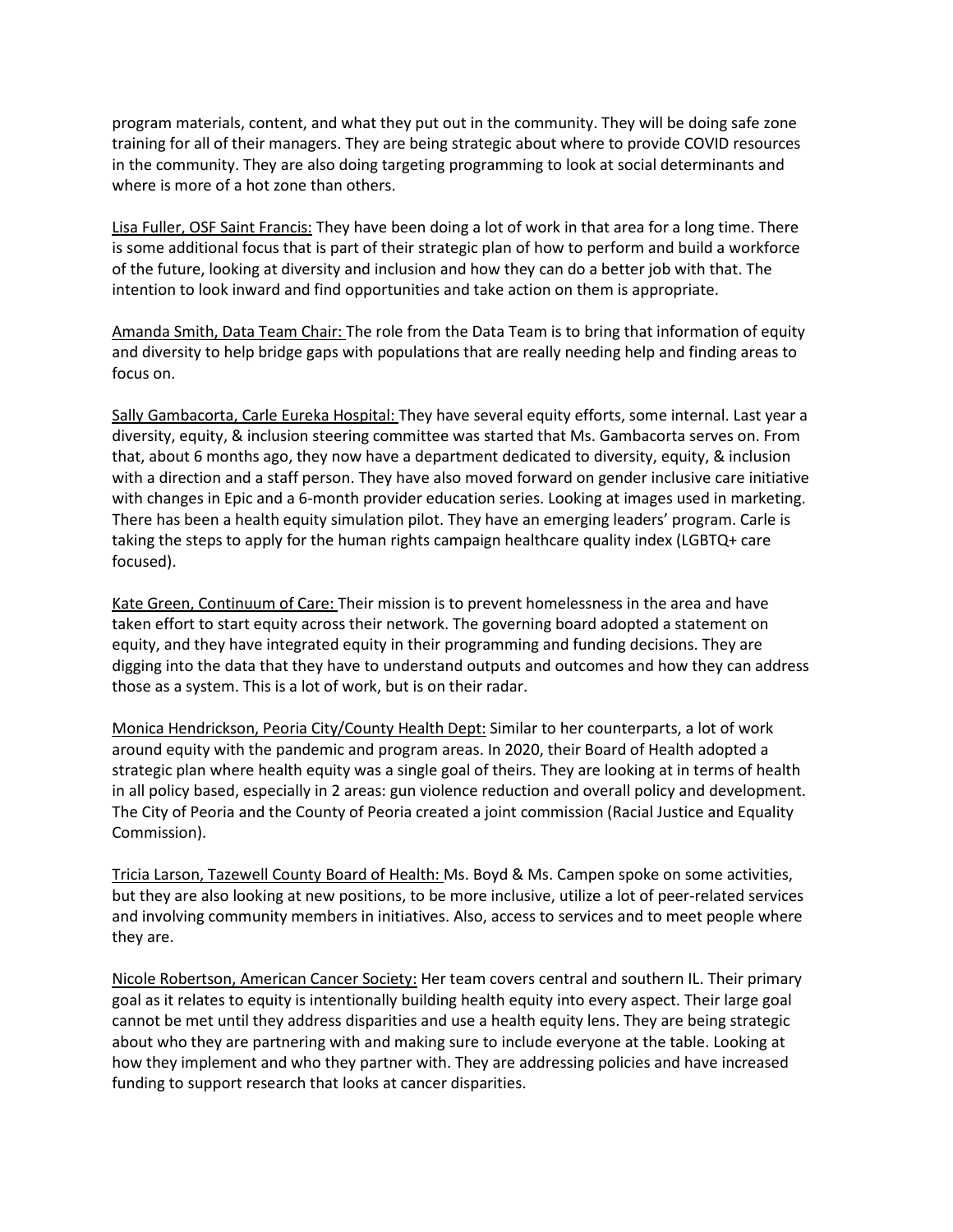Chris Setti, Greater Peoria Economic Development Council: They were very intentional about including the goals from the Partnership into their strategies. Health outcomes are economic outcomes. Their goals around workforce development have been the most aligned with the health outcomes. They are working with the Regional Workforce Alliance and career pathways for youth. They have been working with a grant with ICC, Bradley, & Eureka with IT training for the most vulnerable populations to get them into the workforce. If they received it, it would be \$15 million grant over 3 years.

Kaitlyn Streitmatter, U of I Extension: Their work with SNAP education is set up to help with equity initiatives and revolves around access to food and obesity prevention for those who receive SNAP benefits. In 2018, they had trainings on diversity, inclusion, & equity and those have continued. SNAP education had a funding opportunity for partners for health equity achieved together. Peoria & Tazewell received that grant towards youth wellness – after school efforts. They have also included the school nursing programs as well. They have partnered with Feeding Illinois and are working on a sustainability study to start a farm to food bank project. This would be for Feeding America partners. HEAL, SNAP ed, and U of I are working to make changes within the food bank and food pantry environment for healthier foods and meet the cultural needs of those families.

Adam Sturdavant, OSF Medical Group - Pediatrics: His routine work is more on a physician level than an organizational level. When meeting with families, behavioral health has become more of forefront with providers. They are also working on their communication skills and providing a supportive environment for patients. He keeps a pulse on programs in the community and passes that information to other providers to meet patients where they are at.

Jennifer Zammuto, Heart of Illinois United Way: They run the 211 program, for non-medical emergencies. It is updated every day and has been very successful especially over the last couple of years. They invest in measurable outcomes with their equity statement. They invest with their nonprofit partners. They are inclusive and are equitable.

Craig Maynard, Eureka Hospital: Higher education has been on this track for a while. They have a number of town-hall discussions that focus on equity, diversity, & inclusion. They incorporated diversity in their hiring practices, a very diverse leadership team, which is a big difference from the years past. About a month ago, they announced the expansion of the Eureka Promise program, which offers full tuition scholarship for students that come from a background where they do not have the financial needs to attend college.

**b. Partnership Mission:** Community-driven partnership of public and private partners working together to address priority health issues in Peoria, Tazewell, & Woodford Counties in Illinois.

**Partnership Vision:** The tri-county region will be a thriving community that is inclusive, diverse, and sustainable to ensure health equity and opportunity for well-being for all.

## **The Whys**

#### **a. What is YOUR why?**

-Nicole stated the collaboration of this partnership is impressive, as well as the structure and the progress that has been made. This made her want to be part of it.

-Monica stated she came from a background to take things as status quo. She recognizes that health is a human right and that she is only able to work on a small piece of that, but the sum of us is a lot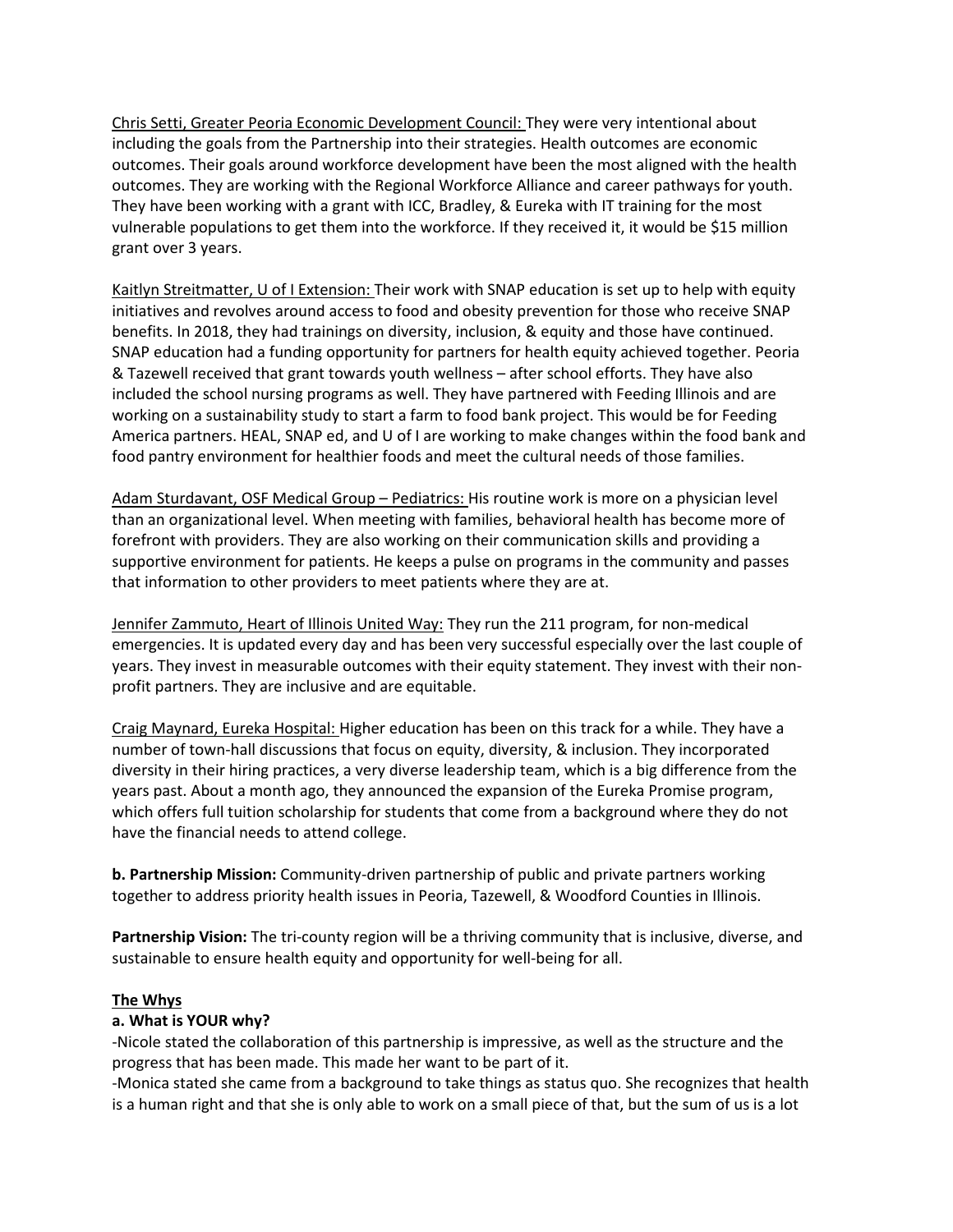stronger than the individual entities.

-Beth said you cannot access critical thinking in your pre-frontal cortex if you do not have Maslow's hierarchy addressed. A healthy child that shows up to school is ready to learn.

## **b. What is OUR why?**

## **SWOT: Capacity of the Board to the Work**

Ms. Fox stated that the Board needs to be more intentional about the voice of the people who are doing different layers of work and who are receiving resources. As Board members who come from different levels in organizations, it would be doing a service as they get ready to into the CHNA and CHIP. What is the capacity as a Board, where are the gaps and weaknesses in order to be the drivers for the community? Ms. Fox stated this group is a unicorn that is trying to come together in the community. Ms. Fox had sent an email previously with the SWOT worksheet. Board Members are to fill this out, then email or mail to Amy Roberts.

## Strengths (Internal)

-Have representation on this Board from agencies whose core missions are improving health. -Lot of potential in innovation & collaboration is a quicker start.

-Geographical locations, some serve urban, some serve rural areas, some serve all across the counties.

-Financial resources – so many partners and programs, grants, lots of funding coming in that address healthcare needs .

-Relationships and trust among each other and being transparent to work on a common goal. This has become easier over the years.

## Weaknesses (Internal)

-Dedicated resources for marketing, communications, social media, & the website. Consistency to marketing.

-So many different local centers of power, takes a lot of effort to collaborate. Decision makers are spread all over the 3 counties.

-Current Board is structed like herding cats, everyone is juggling day to day activities.

-The counties are extremely different (urban vs rural), how to move forward with CHNA, how to pick health priorities for all the areas. How to ensure implementation in all counties when Peoria has the most health and human service agencies.

-Limited on choices they have, possibly because interventions must be evidence based. Is that what is really going to resonate with the people that will impact from those interventions? Get the voice of who we're trying to impact. Intention to match the need.

-Have limitations to funding resources & grants, duplication of work, streamlining a progress.

-Needing baseline data, at least for current cycle.

-Cannot get people in to the doctors, when there are other overarching issues in the first place.

-Board grew really quickly and onboarding matters. Spending a lot of time re-establishing groups.

-Complications of the pandemic have impacted the work, getting less done the last 2 years.

# Opportunities (External)

-To be leaders and taken initiatives, learn from other cities/areas that have implemented similar models and have had the same struggles. Need to look outside of the space.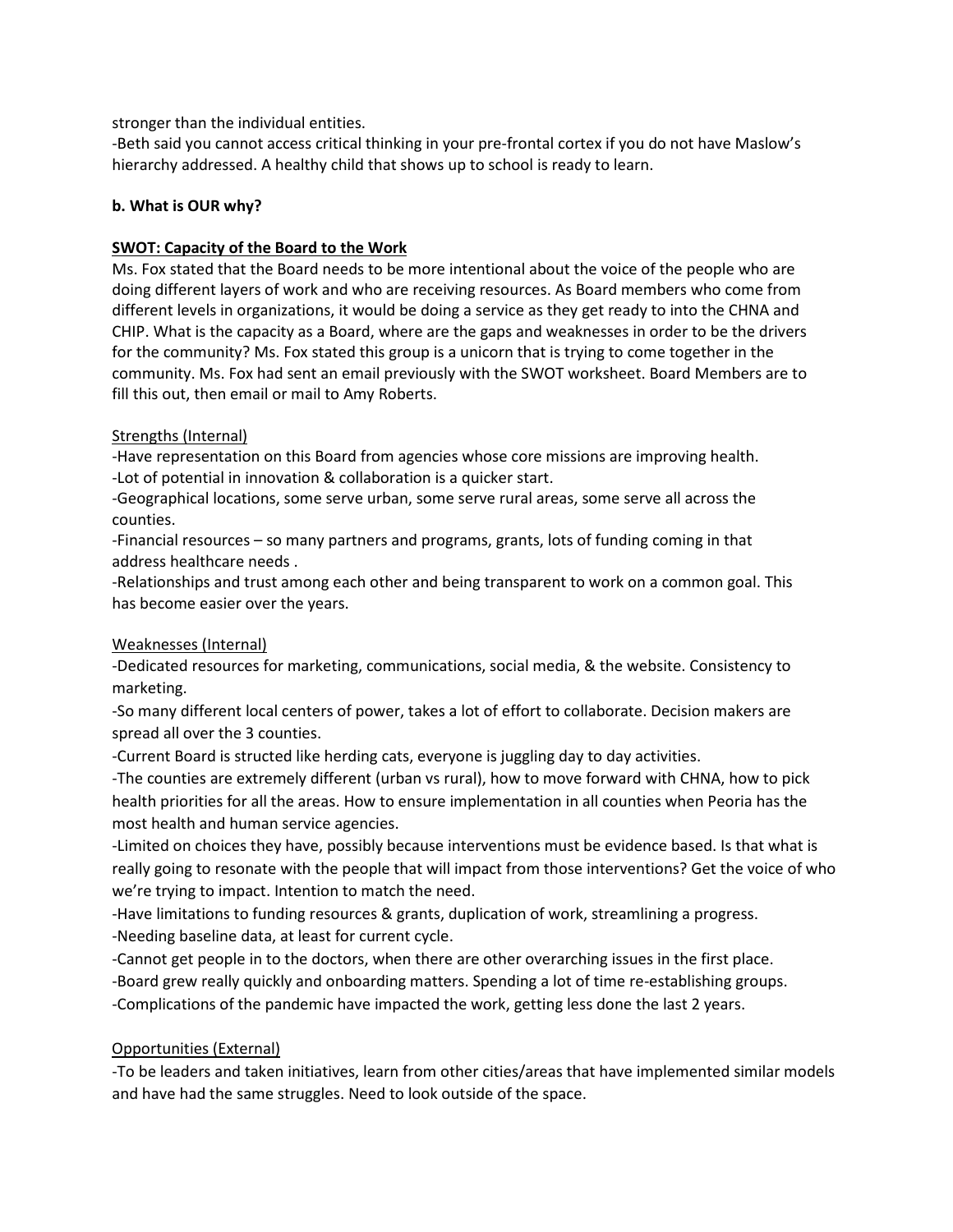-Traveling to communities & gather the data. Can put the plan together but executing is the downfall. -Invest health, the execution part is an opportunity. How do we help others trust around the table? Hard to navigate systems.

-If we have charged up this hill, where do we end up falling?

-As an educator, there are 500 bills in the Senate right now from post-COVID last year. Hearing from everyone that they need to be healthcare, mental health, wellness, etc and everything lands back in the public schools because that's where they are going to fix everything. What if this group was more focused on alignment? Could be more about pulling in the pieces of someone already doing it instead of creating any more. More is less.

-Policy – each must have legislative arms, thing to advocate to.

-Instead of doing report outs at monthly Partnership meeting, send those reports ahead of time to read and don't share the report outs, unless something very specific. Can use more of the time together to talk about the challenges.

-Resource sharing – Woodford County doesn't have a lot of resources available being a rural county and have to go outside of county for resources. Need to know what resources are available. How can we share that for the community & the Partnership to see?

## Threats (External)

-Another pandemic

-Workforce shortage, which in most industries started pre-pandemic and then got worse.

-Every organization is so busy due to COVID or other priorities, this dropped down on the priorities. -Workforce, loss of partnerships, trust lost in different partnerships.

-With ARPA money and other funding to address health equity, individuals that were not interested in this field are now going to try to recreate the Board. There might be groups trying to create a new version of this.

-Smaller agencies that don't have the workforce, can't compete with salaries, might lose funding to do programs, then can't replace staff, snowball effect.

-Resource staffing in a political climate.

-Board members were busy pre-pandemic and now it's harder to get to meetings and do the work, just one more thing.

-Can become complacent and continue to work in silos or be so enthusiastic that everyone wants to do something and become so fragmented.

-Less screening, less preventative care.

-How can you collaborate to meet the community needs when you can't even meet those needs in your own agency? How to work together to be effective & efficient.

-Other meetings that aren't involved in the Partnership feel competitive, it doesn't feel like that within the Partnership Board.

## **2022 Expectations**

## **a. CHNA/CHIP**

Ms. Hendrickson stated that the biggest lift this year is closing out a cycle and the 2023-2025 CHNA. The first part is getting the CHNA and prioritizations done in March/April. The health needs assessment is multiple assessments. The Community Status Assessment is the work being done by Mr. Weinzimmer and Amanda Smith with the Data Team. The other 2 parts are Community Partners Assessment (including Health Equity Capacity & Community Engagement) and the Community Context Assessment. The SWOT analysis is going to be part of the CHNA to assess how the Board